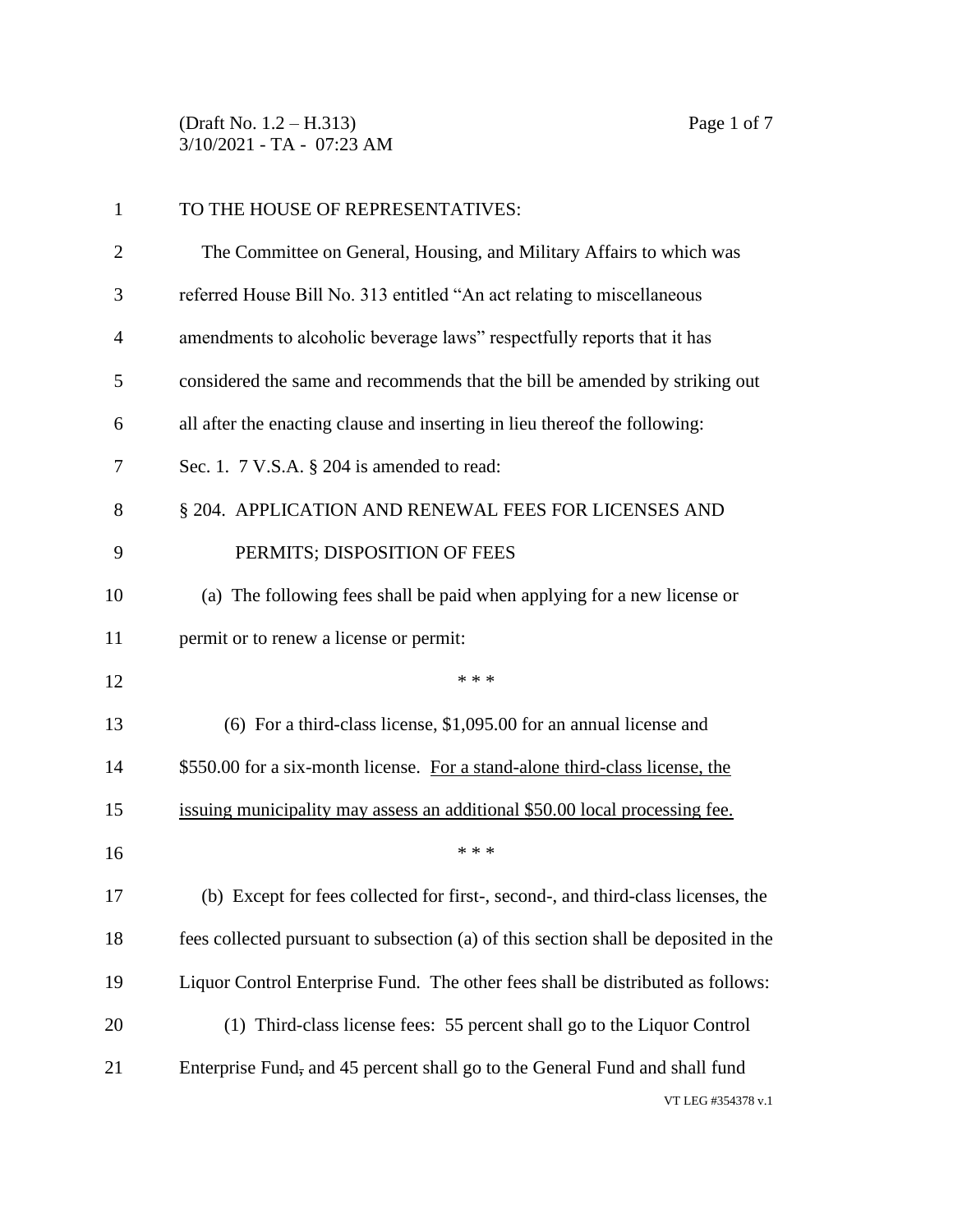## (Draft No. 1.2 – H.313) Page 2 of 7 3/10/2021 - TA - 07:23 AM

| $\mathbf{1}$   | alcohol abuse prevention and treatment programs. The local processing fee for   |  |  |  |
|----------------|---------------------------------------------------------------------------------|--|--|--|
| $\overline{2}$ | stand-alone third-class licenses shall be retained by the issuing municipality. |  |  |  |
| 3              | * * *                                                                           |  |  |  |
| $\overline{4}$ | Sec. 2. $7$ V.S.A. $\S$ 221 is amended to read:                                 |  |  |  |
| 5              | § 221. FIRST-CLASS LICENSES                                                     |  |  |  |
| 6              | * * *                                                                           |  |  |  |
| 7              | $(b)(1)$ A first-class license permits the holder to sell malt and vinous       |  |  |  |
| 8              | beverages for consumption only on those premises.                               |  |  |  |
| 9              | (2) Except as otherwise provided pursuant to sections 271 and 278 of            |  |  |  |
| 10             | this title, a first-class license holder shall purchase all malt beverages and  |  |  |  |
| 11             | vinous beverages sold pursuant to the license from Vermont wholesale dealers    |  |  |  |
| 12             | or packagers. A first-class license holder may use a credit card to purchase    |  |  |  |
| 13             | malt beverages and vinous beverages from Vermont wholesale dealers or           |  |  |  |
| 14             | packagers.                                                                      |  |  |  |
| 15             | * * *                                                                           |  |  |  |
| 16             | Sec. 3. 7 V.S.A. § 230 is added to read:                                        |  |  |  |
| 17             | § 230. SALE OF ALCOHOLIC BEVERAGES FOR OFF-PREMISES                             |  |  |  |
| 18             | <b>CONSUMPTION</b>                                                              |  |  |  |
| 19             | (a) The Board of Liquor and Lottery and the local control commissioners         |  |  |  |
| 20             | may approve the following:                                                      |  |  |  |
|                |                                                                                 |  |  |  |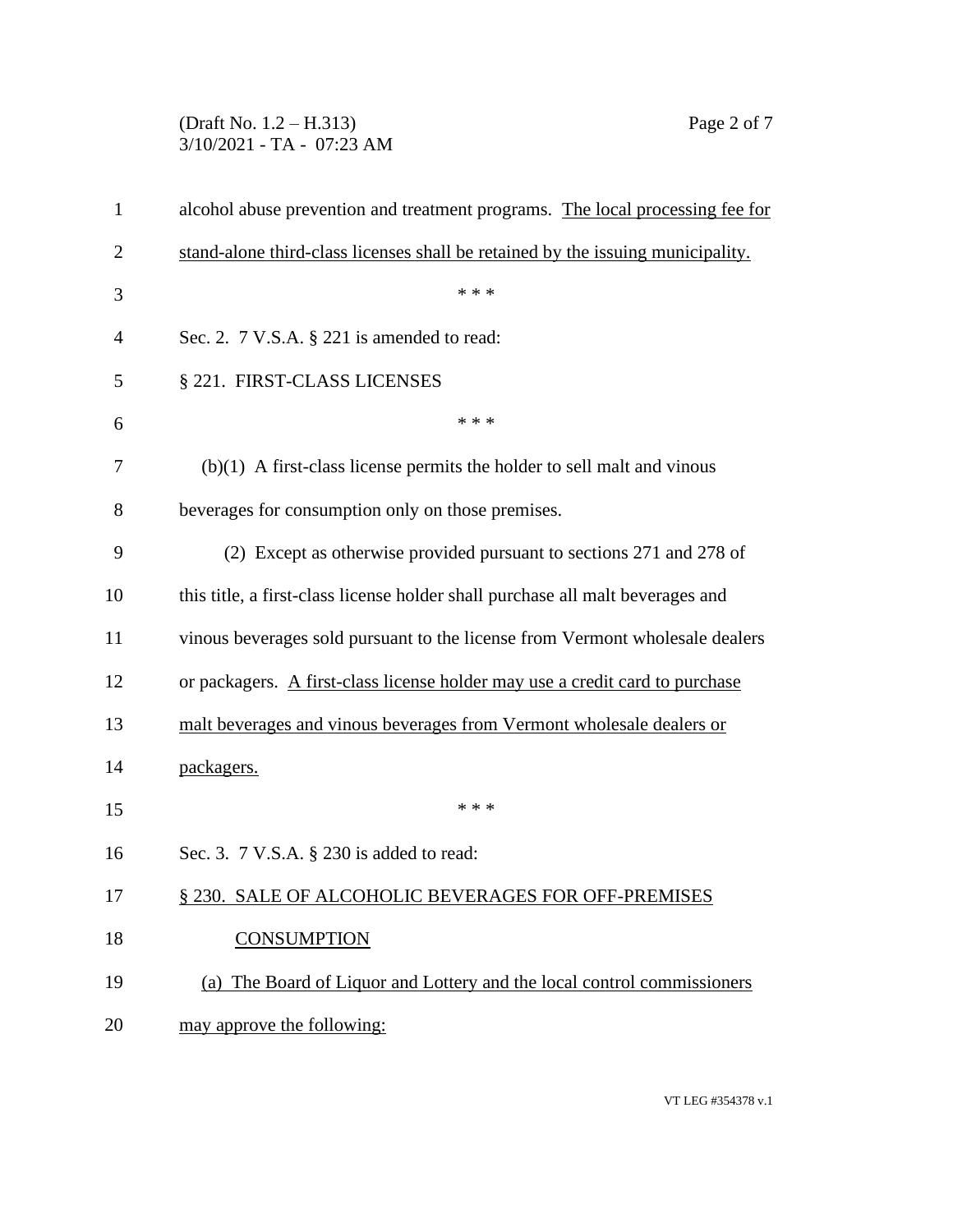(Draft No. 1.2 – H.313) Page 3 of 7 3/10/2021 - TA - 07:23 AM

| $\mathbf{1}$   | (1) Authorize first- and third-class licensees to sell malt beverages,              |
|----------------|-------------------------------------------------------------------------------------|
| $\overline{2}$ | vinous beverages, and spirits-based prepared drinks for off-premises                |
| 3              | consumption. All sales of alcoholic beverages for off-premises consumption          |
| $\overline{4}$ | must be accompanied by a food order.                                                |
| 5              | (2) Authorize second- and fourth-class licensees to provide curbside                |
| 6              | pickup of unopened containers of spirits, spirits-based products, malt              |
| 7              | beverages, and vinous beverages.                                                    |
| 8              | (b) For any alcoholic beverage sold pursuant to subdivision $(a)(1)$ of this        |
| 9              | section, the first- or third-class licensee shall provide the alcoholic beverage in |
| 10             | a container:                                                                        |
| 11             | (1) with a securely affixed tamper-evident seal; and                                |
| 12             | (2) bearing a label that:                                                           |
| 13             | (A) states that the beverage contains alcohol; and                                  |
| 14             | (B) lists the ingredients and serving size.                                         |
| 15             | (c) A licensee may sell alcoholic beverages pursuant to this section                |
| 16             | between 10:00 a.m. and 11:00 p.m.                                                   |
| 17             | Sec. 4. $7$ V.S.A. $\S$ 253 is amended to read:                                     |
| 18             | § 253. FESTIVAL PERMITS                                                             |
| 19             | * * *                                                                               |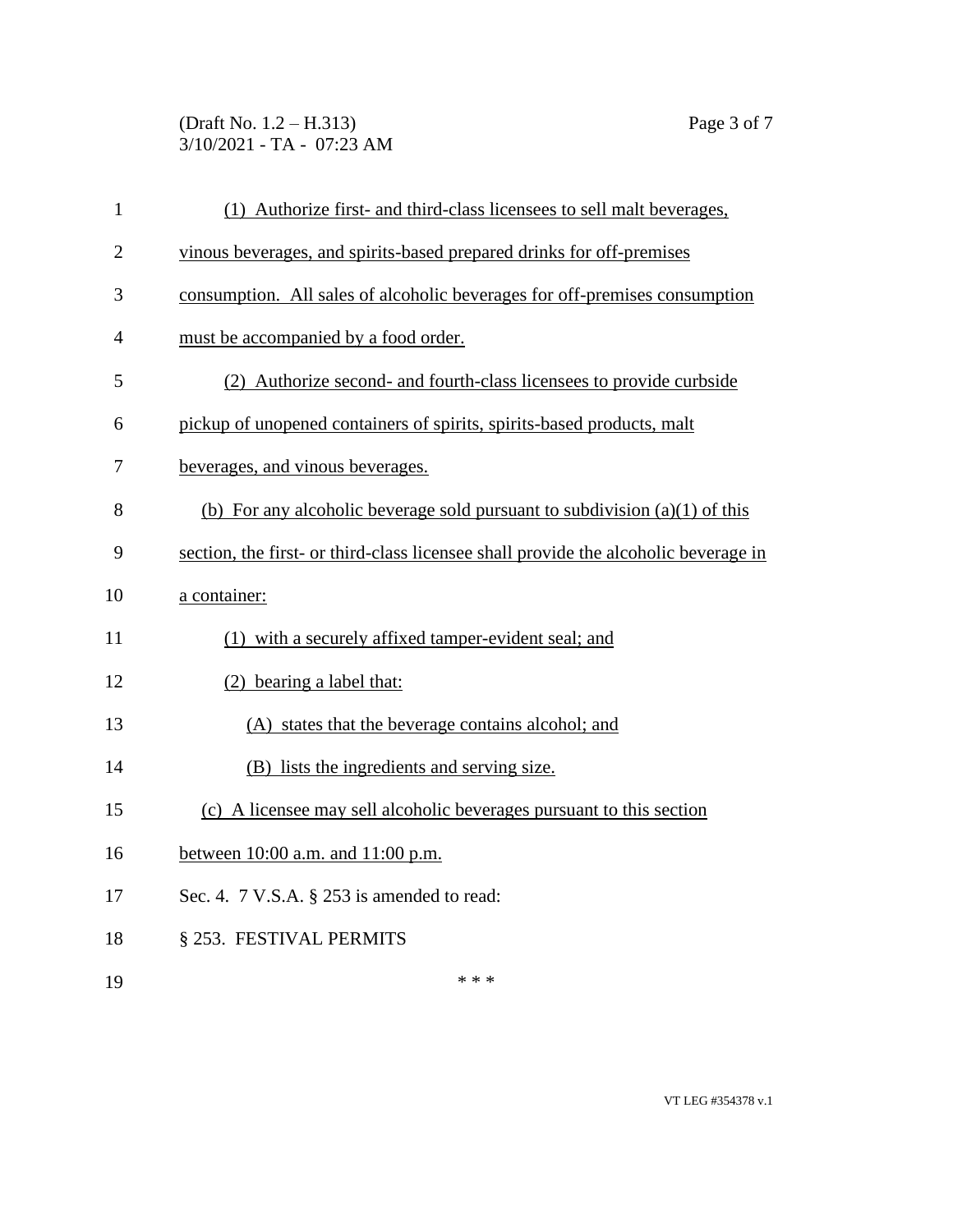(Draft No. 1.2 – H.313) Page 4 of 7 3/10/2021 - TA - 07:23 AM

| $\mathbf{1}$   | $(b)(1)$ A festival required to be permitted under this section is any event     |
|----------------|----------------------------------------------------------------------------------|
| $\overline{c}$ | that is open to the public for which the primary purpose is to serve one or more |
| 3              | of the following: malt beverages, vinous beverages, fortified wines, or spirits. |
| $\overline{4}$ | (c) A festival permit holder is permitted to conduct an event that is open to    |
| 5              | the public at which one or more of the following are served: malt beverages,     |
| 6              | vinous beverages, fortified wines, or spirits.                                   |
| 7              | (d) The permit holder shall ensure the following:                                |
| 8              | (1) Attendees at the festival shall be required to pay an entry fee of not       |
| 9              | less than \$5.00.                                                                |
| 10             | $(2)(A)$ Malt beverages for sampling shall be offered in glasses that            |
| 11             | contain not more than 12 ounces with not more than 60 ounces served to any       |
| 12             | patron at one event.                                                             |
| 13             | (B) Vinous beverages for sampling shall be offered in glasses that               |
| 14             | contain not more than five ounces with not more than 25 ounces served to any     |
| 15             | patron at one event.                                                             |
| 16             | (C) Fortified wines for sampling shall be offered in glasses that                |
| 17             | contain not more than three ounces with not more than 15 ounces served to any    |
| 18             | patron at one event.                                                             |
| 19             | (D) Spirits for sampling shall be offered in glasses that contain not            |
| 20             | more than one ounce with not more than five ounces served to any patron at       |
| 21             | one event.                                                                       |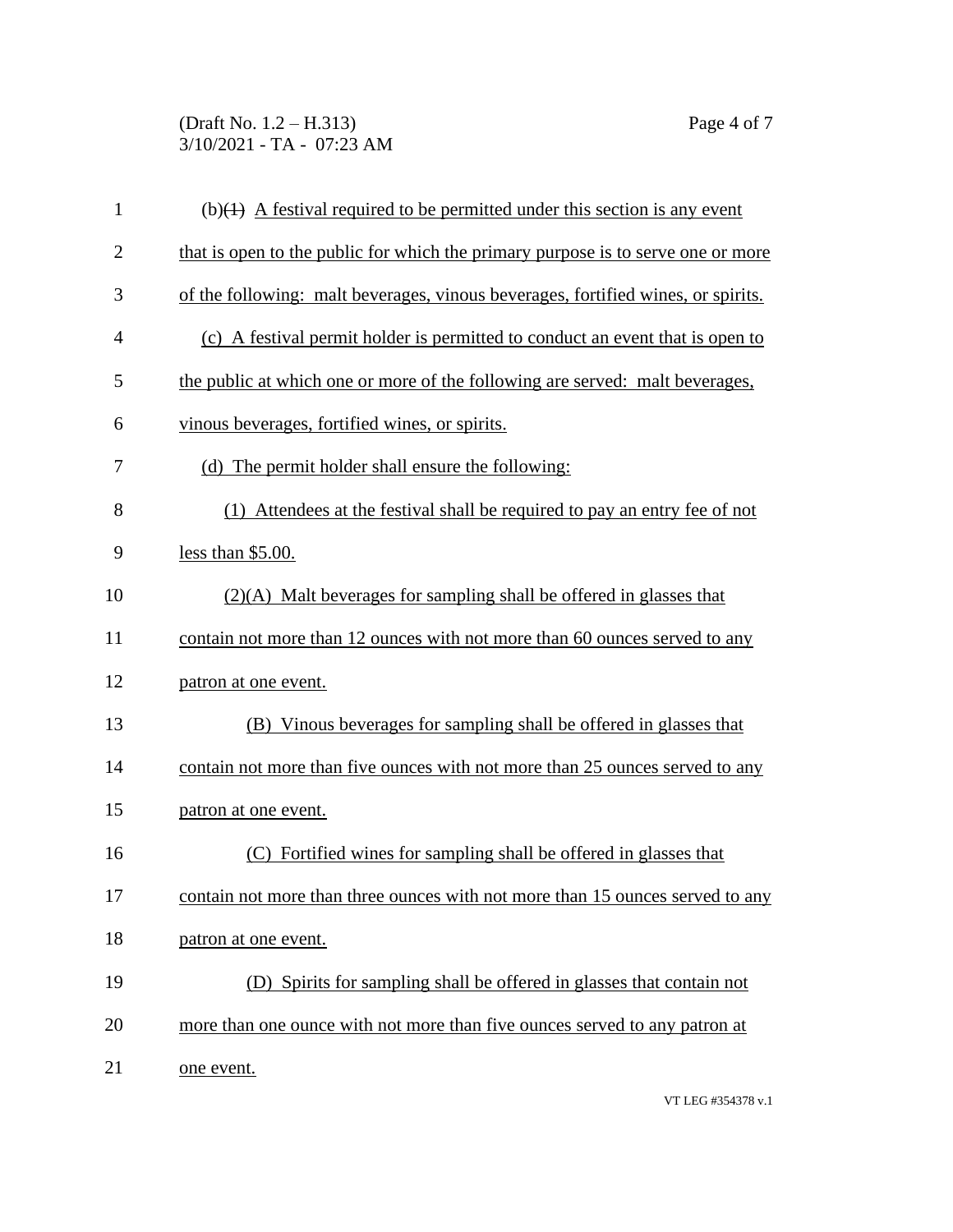## (Draft No. 1.2 – H.313) Page 5 of 7 3/10/2021 - TA - 07:23 AM

| 1              | (E) Patrons attending a festival where combinations of malt, vinous,                           |  |  |  |
|----------------|------------------------------------------------------------------------------------------------|--|--|--|
| $\overline{2}$ | fortified wines, or spirits are mutually sampled shall not be served more than a               |  |  |  |
| 3              | combined total of six U.S. standard drinks containing 3.6 fluid ounces or                      |  |  |  |
| 4              | 84 grams of pure ethyl alcohol.                                                                |  |  |  |
| 5              | (3) The event shall be conducted in compliance with all the                                    |  |  |  |
| 6              | requirements of this title.                                                                    |  |  |  |
| 7              | $(e)(1)$ A festival permit holder may purchase invoiced volumes of malt or                     |  |  |  |
| 8              | vinous beverages directly from a manufacturer or packager licensed in                          |  |  |  |
| 9              | Vermont, or a manufacturer or packager that holds a federal Basic Permit or                    |  |  |  |
| 10             | Brewers Notice or evidence of licensure in a foreign country that is satisfactory              |  |  |  |
| 11             | to the Board.                                                                                  |  |  |  |
| 12             | (2) The invoiced volumes of malt or vinous beverages may be                                    |  |  |  |
| 13             | transported to the site and sold by the glass to the public by the permit holder               |  |  |  |
| 14             | or its employees and volunteers only during the event.                                         |  |  |  |
| 15             | $\overline{(e)(f)}$ A festival permit holder shall be subject to the provisions of this title, |  |  |  |
| 16             | including section 214 of this title, and the rules of the Board regarding the sale             |  |  |  |
| 17             | of the alcoholic beverages and shall pay the tax on the malt or vinous                         |  |  |  |
| 18             | beverages pursuant to section 421 of this title.                                               |  |  |  |
| 19             | $\frac{d(x)}{g}$ A person shall be granted no <u>not</u> more than four festival permits per   |  |  |  |
| 20             | year, and each permit shall be valid for no not more than four consecutive                     |  |  |  |
| 21             | days.                                                                                          |  |  |  |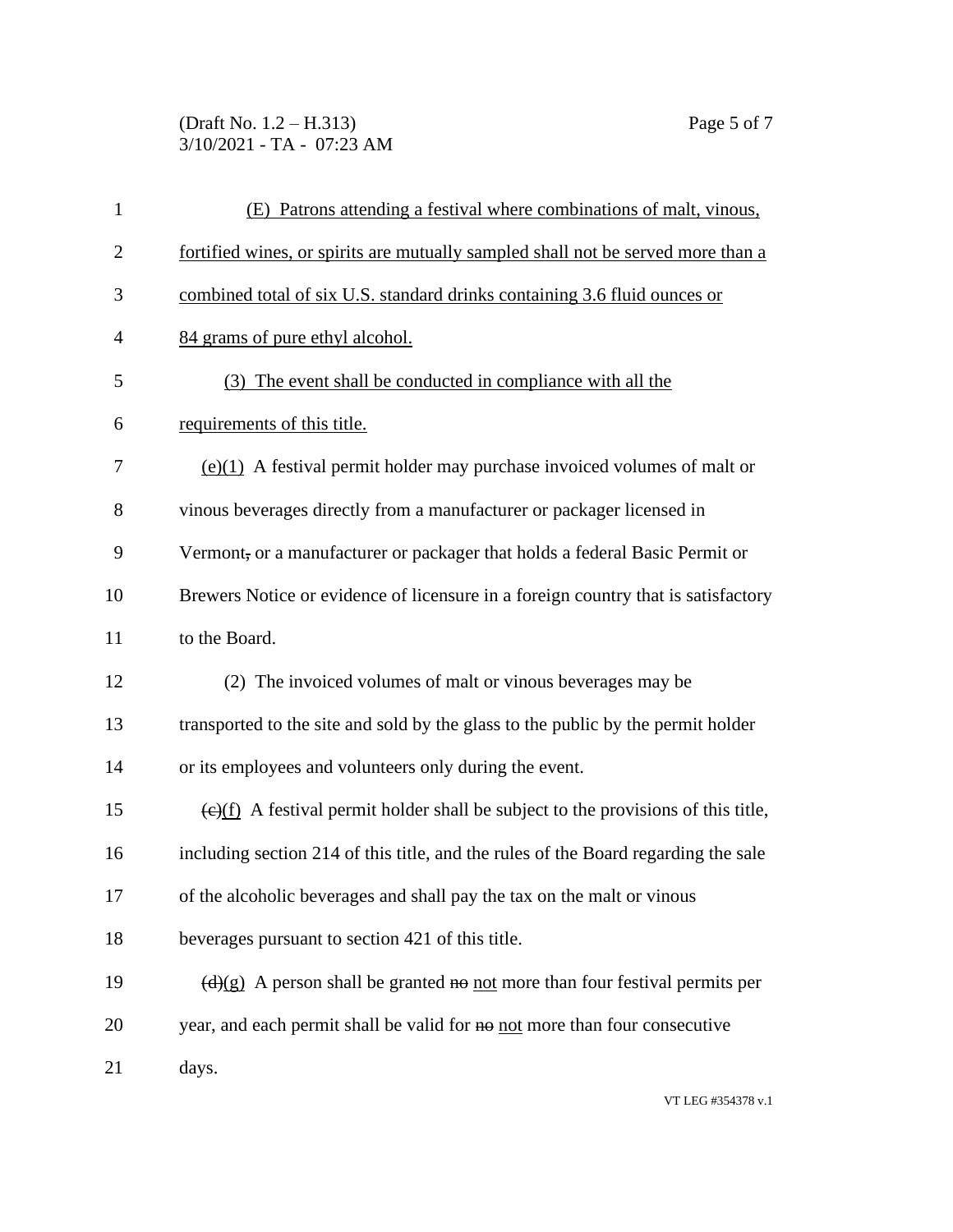(Draft No. 1.2 – H.313) Page 6 of 7 3/10/2021 - TA - 07:23 AM

| $\mathbf{1}$   | Sec. 5. $7$ V.S.A. $\S$ 256 is amended to read:                                     |
|----------------|-------------------------------------------------------------------------------------|
| $\overline{2}$ | § 256. PROMOTIONAL TASTINGS FOR LICENSEES                                           |
| 3              | $(a)(1)$ At the request of a first- or second-class licensee, a holder of a         |
| $\overline{4}$ | manufacturer's, rectifier's, or wholesale dealer's license may distribute without   |
| 5              | charge to the first- or second-class licensee's management and staff, provided      |
| 6              | they are of legal age and are off duty for the rest of the day, two ounces per      |
| 7              | person of vinous or malt beverages for the purpose of promoting the beverage.       |
| 8              | (2) At the request of a holder of a third-class license, a manufacturer or          |
| 9              | rectifier of spirits or fortified wines may distribute without charge to the third- |
| 10             | class licensee's management and staff, provided they are of legal age and are       |
| 11             | off duty for the rest of the day, one-quarter ounce of each beverage and no not     |
| 12             | more than a total of one ounce to each individual for the purpose of promoting      |
| 13             | the beverage.                                                                       |
| 14             | (3) No permit is required for a tasting pursuant to this subsection, but            |
| 15             | written notice of the event shall be provided to the Division of Liquor Control     |
| 16             | at least two days prior to the date of the tasting.                                 |
| 17             | * * *                                                                               |
| 18             | Sec. 6. REPEAL                                                                      |
| 19             | 7 V.S.A. § 230 is repealed on July 1, 2023.                                         |
| 20             | Sec. 7. EFFECTIVE DATE                                                              |
| 21             | This act shall take effect on July 1, 2021.                                         |

VT LEG #354378 v.1